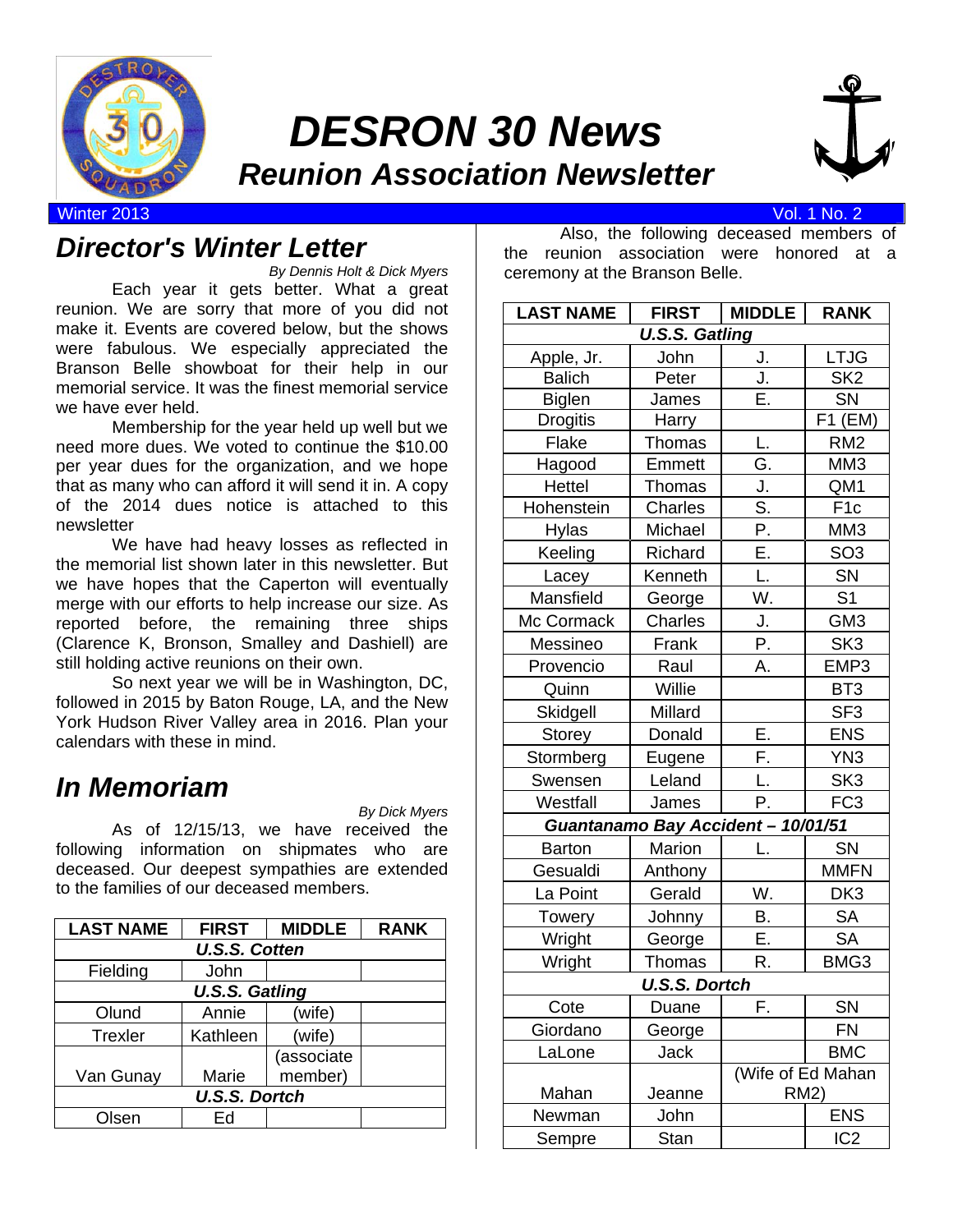| <b>LAST NAME</b> | <b>FIRST</b>         | <b>MIDDLE</b>             | <b>RANK</b>       |  |
|------------------|----------------------|---------------------------|-------------------|--|
| Wulf             | Lawrence             |                           | GM <sub>3</sub>   |  |
| U.S.S. Daly      |                      |                           |                   |  |
| Dolny            | Clem                 |                           |                   |  |
| <b>Drake</b>     | John                 |                           |                   |  |
| <b>Driscoll</b>  | Lee                  |                           |                   |  |
|                  | <b>U.S.S. Cotten</b> |                           |                   |  |
| <b>Baird</b>     | Wallace              | R.                        | TM <sub>1</sub>   |  |
| Caldarone Jr.    | Lawrence             | А.                        | S <sub>2c</sub>   |  |
| Dennis           | Dorris               | Β.                        | <b>FN</b>         |  |
| Dibling          | Robert               | W.                        | <b>LTJG</b>       |  |
| <b>Dzienius</b>  | Alphonse             | R.                        | MM <sub>1c</sub>  |  |
| Gertz            | Marvin               | W.                        | FC <sub>3</sub>   |  |
| Hafele           | Richard              |                           | <b>SN</b>         |  |
| Holthausen,      |                      |                           |                   |  |
| Jr.              | Carl                 | F.                        | <b>ENS</b>        |  |
| Langlais         | Chester              | $\overline{\mathsf{C}}$ . | <b>BMSN</b>       |  |
| Marzola Sr.      | Anthony              |                           | CS <sub>2</sub>   |  |
| Matousch         | John                 | Η.                        | MML <sub>2</sub>  |  |
| Pennington Jr.   | Rollie               |                           |                   |  |
| Sanderson        | William              | J.                        | <b>GMSN</b>       |  |
| <b>Stein</b>     | Richard              | Η.                        | SM <sub>3c</sub>  |  |
| <b>Stevens</b>   | William              | W.                        | S <sub>1c</sub>   |  |
| <b>Tacy</b>      | Ralph                | L.                        | SoM <sub>2c</sub> |  |
| Terpay           | John                 | М.                        | F <sub>3c</sub>   |  |
| Trahan           | Senna                |                           | SKD <sub>2c</sub> |  |
| Vanderhorst      | Richard              | Η.                        | RDM3/C            |  |
| Waters           | Jack                 | Η.                        |                   |  |
| White            | Odo                  | R.                        |                   |  |
| Wolfe            | <b>Thomas</b>        | W.                        | SN                |  |
| Wood             | Richard              | F.                        | BT <sub>3</sub>   |  |

# *Treasurer's Report*

*By Dick Myers* 

 The DESRON 30 checking account has \$1,012.44, and all 2013 reunion bills have been paid. At the membership meeting a list of past year income and expenses was presented. It was recommended, and the members approved, that yearly dues be maintained at \$10.00 per member (widows are not charged).

This past year, in addition to dues, we have had some nice contributions from members which have helped to maintain our finances. Since our largest expense is in hard copies of this newsletter, Dick requests that all members give him an e-mail address, if possible. We will continue to use the USPS mail for all other members.

It is requested that members from all ships continue to send in their dues and update their contact data. A copy of the 2014 dues sheet is enclosed with this newsletter.

# *DESRON 30 Annual Meeting Minutes*

*By John Bielot* 

The meeting was called to order on September 21, 2013, by Dick Myers at 9:00 AM. All present said the Pledge of Allegiance. Dick then asked the WWII members to rise. Present were:

- Dan Budd
- Travis Henry

Dick indicated that the meeting minutes for last year's meeting were published in the newsletter and distributed to the members. He asked if there were any changes or comments regarding the published minutes; there were none.

 Dick then asked the Treasurer to rise and present the report. The balance was \$1,716. The group lost \$393 for the year (meaning that we spent \$393 more than what was collected in dues).

| \$3,925.00   | Income from Dues & Contributions |  |  |
|--------------|----------------------------------|--|--|
| $-$4,318.92$ | <b>Expenses</b>                  |  |  |
|              | Postage                          |  |  |
|              | <b>Website Maintenance</b>       |  |  |
| $-$1,296$    | <b>Fall Newsletter</b>           |  |  |
| $-$2,400$    | Summer Newsletter & Roster       |  |  |

Approximately 2/3 of the members of the group does not have e-mail, so we have hard copies made and pay postage to mail them.

Dick then raised a question to the members present – do we wish to continue to mail a copy of the roster every year? Discussion occurred. Questions were raised regarding the number of changes made year to year (very few), and the fact that the on-line version of the member roster available on the Internet web site is maintained and is accurate.

A motion was made to mail the roster every 3 years instead of annually, meaning that the next roster would be mailed in 2016. Additional discussion took place. A vote was taken and the motion passed.

A suggestion was made to encourage members to receive the mailings via e-mail or to check the roster on the DESRON 30 website http://www.desron30.org, since the website version is the most up to date. A motion was made and seconded to pass the Treasurer's report; the motion passed.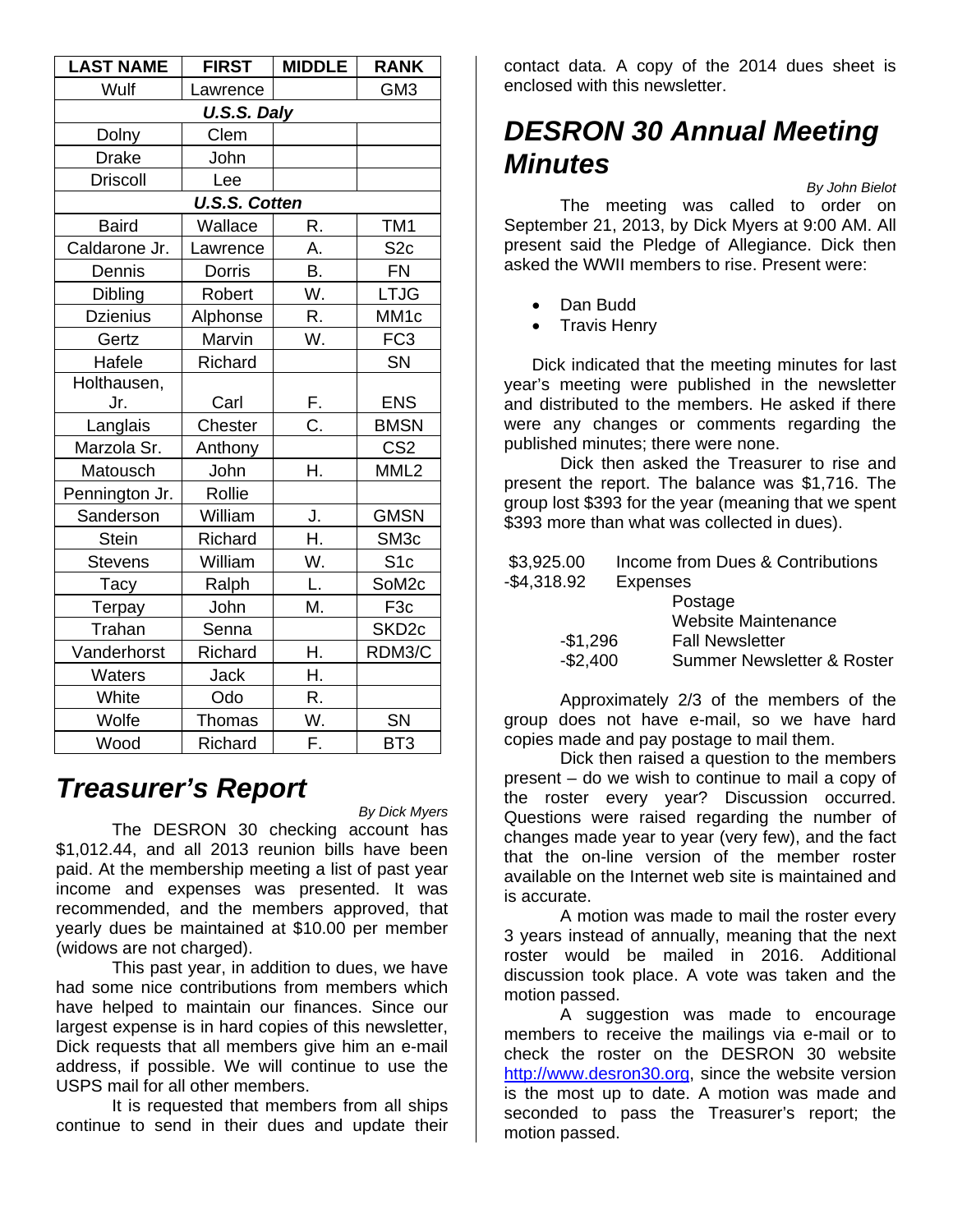Moving on we now discussed the site for the 2014 reunion – Washington, D.C. The hotel will be:

> Crowne Plaza Dulles Airport 2200 Centreville Rd Herndon, VA 20170 Phone: (703) 471-6700 Website: http://www.crowneplaza.com/

The dates for the reunion are September 17-20, 2014. At registration, you can select a room rate with or without food:

> \$89/night with no food \$109/night with breakfast buffet

The Crowne Plaza offers complimentary shuttle service to/from the airport. There are a significant number of historical attractions in the Washington, DC, area including the National Mall, Gettysburg, and Arlington National Cemetery. The hotel offers complimentary parking for guests. Discussion then occurred regarding a reunion site for 2015. Sites nominated included:

> Baton Rouge, LA Savanna, GA Las Vegas, NV Hudson Valley, NY

A motion was made to close the nominations and seconded. The motion passed. Two votes were then taken:

- 16 Baton Rouge, LA
- 10 Savannah, GA
- 1 Las Vegas, NV
- 10 Hudson Valley, NY

Baton Rouge, LA, will be the site for 2015. A vote was then taken to determine the site for the 2015 reunion from the top 2 remaining vote getters:

> 6 - Savannah, GA 16 - Hudson Valley, NY

Hudson Valley, NY, will be the site for 2016. *Election of Directors.* A motion was made to keep the same slate of directors. The motion was seconded. Reminder - only active members can vote. The vote passed unanimously.

A motion was made to end the meeting. The motion was seconded.

#### *Sunshine Corner*

*By Jean Killian*  If you know of any DESRON 30 member/ spouse who is ill or recuperating, please contact Jean Killian and we'll get a card out to them.

#### *Branson Reunion*

*By Nancy Bielot* 

 This year the DESRON 30's annual reunion was held September 18-22, 2013, at the Grand Plaza Hotel in Branson, MO. (Some of you from the Cotten may recall attending a reunion in Branson at this hotel back in 2005.) Special thanks to Jodie of Gatherings Plus for making sure everything went off without a hitch.

 Check in/registration for the 38 attendees started off the reunion. Thanks to the Uratos for organizing a group of 26 people to see Patsy Cline on Wednesday night at the Hot Hits Theater! Nicely done, guys. (The gal who played Patsy is a relative of Cecil B. Demille.)

 Thursday morning 37 people boarded minibuses to be taken to the Clay Cooper Theatre for the Clay Cooper Show. (We won't mention that Dick Myers almost got on the wrong bus going to the show.) For those of you who are unaware, Branson is a very family friendly town, and they love honoring folks who have served in the military. Clay mentioned the DESRON 30 reunion group during his show, as well as congratulations to Dennis and Faith Holt for celebrating their 32<sup>nd</sup> wedding anniversary. During the show, many songs were performed, including songs by Glen Campbell, Keith Urban, Conway Twitty, The Blues Brothers, Michael Jackson, Shirley Temple, the Oak Ridge Boys, Sonny and Cher, and many, many more. Clay's wife and son were part of the cast, and the show was well liked by those who attended. Following the show, we were escorted upstairs for lunch. Lunch was catered by Montana Mikes (restaurant), and included cream of broccoli soup, ½ turkey sandwich on whole wheat, potato salad, and apple crisp. Yum, yum!

 Thursday afternoon was free for folks to explore the area (there's always shopping), or to reminisce with fellow attendees.

 Thursday night 32 people boarded minibuses for the Legends in Concert show at the American Bandstand Theater. Dinner in the VIP area prior to the show included tossed garden salad, grilled chicken breast, red potato wedges, roast beef with gravy, vegetable medley, warm dinner roll, and a light, fluffy chocolate cake with whipped cream, a cherry, and a chocolate sauce. During dinner Johnny Cash and a young Elvis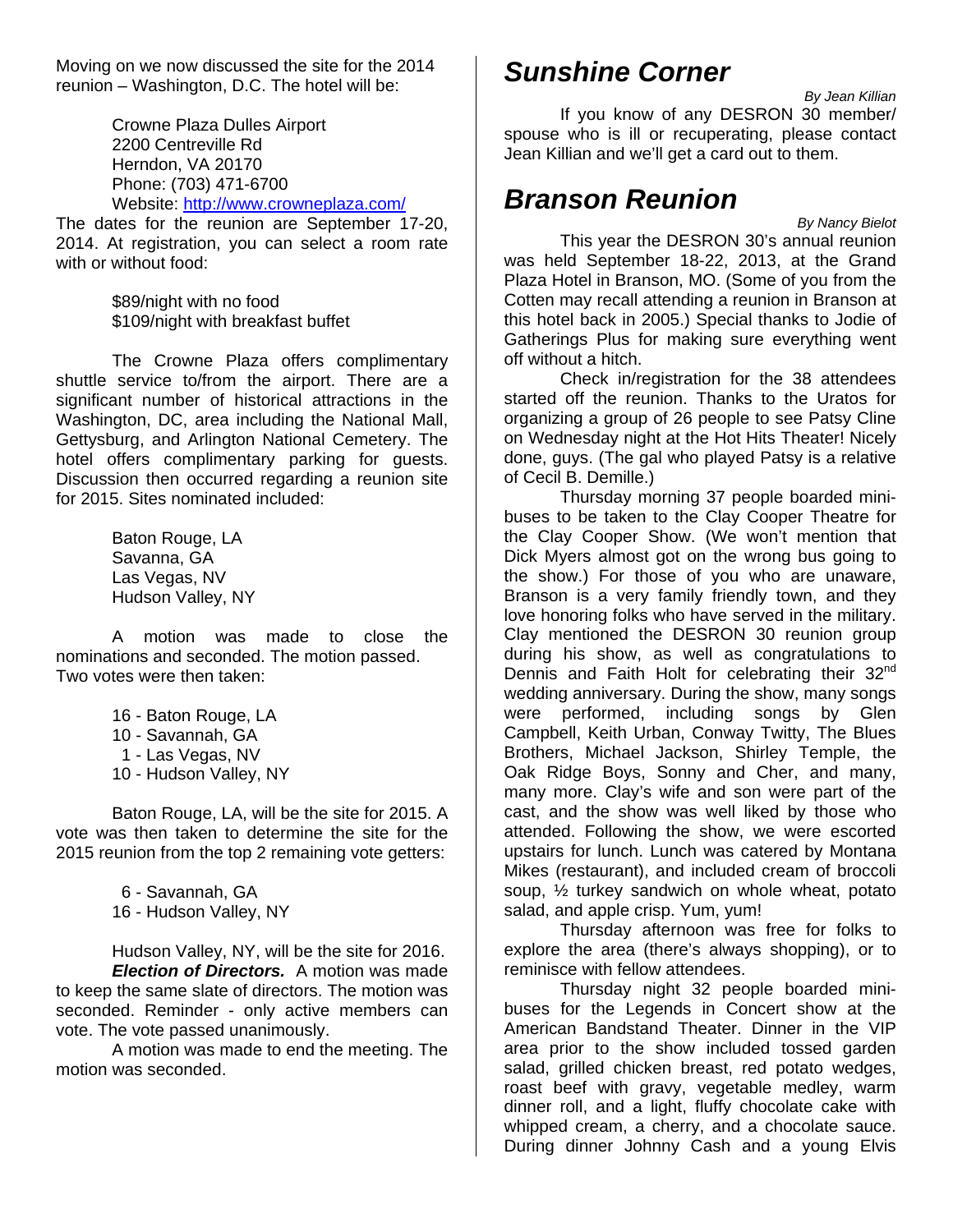impersonator greeted folks and chatted. The show was fantastic! We saw and heard young Elvis, Whitney Houston, the Blues Brothers, Buddy Holly, Johnny Cash, and concert Elvis. Young Elvis won the 2013 Best Elvis at a competition in Memphis, while concert Elvis won the same competition in 2009! Young Elvis also played the part of Buddy Holly – definitely a talented 30 year old. During the intermission, our group was recognized. At the end of the show, all the performers joined on stage for the finale.

 Friday morning 37 people boarded the minibuses for a area guided tour and lunch at Old Downtown Branson. (Or as Clay Cooper mentioned in his show: on the bus, off the bus.) Our driver took us down the strip and gave us some history about Branson. There are 31 theaters in Branson, with about 65 shows at any given time. The first show was the Baldknobbers, and it was held by Branson Landing. The first show on the strip was the Presleys. In 1983 Roy Clark was the first star to put his name on a theater. Box Car Willie was the first full-time performer in Branson, starting in 1985. Branson was named after Reuben Branson, who was a school teacher, mayor and postmaster.

Our next stop was the College of the Ozarks (www.cofo.edu) in Pt. Lookout, MO, which was founded in 1906 by a Presbyterian minister. Each mini-bus was given a student tour guide to tell us about the college; our guides were Sarah and Arielle. Every student works 15 hours/week to pay for their tuition. The college has its own fire department, zip code, power plant, and many other things. It is approximately a 1,000 acre campus. On the campus is the Ralph Foster Museum, which houses the original Beverly Hillbillies car. The college's claim to fame is their homemade fruitcake on the campus. They make 30,000-40,000 fruitcakes a year, and 50,000 jams and jellies a year. We stopped at the chapel, which we found was built by students. Back on the mini-buses, Mike Wanamaker and Bob Pruitt each won a fruitcake that was made on campus. Then off to the Keeter Center to view the Vietnam display, have some homemade ice cream, and view the Veterans Grove and Flag Plaza.

Onto Old Branson for some free time for lunch, shopping, visiting the flea market, and listening to local singers who were performing under a tent. Then back to the hotel for a brief respite, before boarding the mini-buses to the Branson Belle Showboat. On the way, we had a quick tour of Table Rock Dam and trout hatchery. Did you know that between 800,000-900,000 trout are released per year from the hatchery? That's a LOT of trout! Next stop: Branson Belle Showboat.

This year our Memorial Service was held on the grounds of the Branson Belle Showboat. "Miss Belle" led the service by singing the Star Spangled Banner, and leading everyone in the Pledge of Allegiance. Next the Navy hymn was played. Miss Belle thanked all the veterans in attendance for their service. Dick Myers introduced Richard Delph of the Gatling, who led the group in prayer. The names of our departed shipmates (see *In Memoriam*, page 1) were then read for each ship by: Casper Winkler, Bob Smithson, Richard Delph, and Dennis Holt for the U.S.S. Gatling, including members lost at Guantanamo Bay in 1951; Dan Budd for the U.S.S. Dortch; Mike Wanamaker for the U.S.S. Daly; and Dick Myers for the U.S.S. Cotten. Betty King of the Cotten rang the bell after each shipmates' name was read. Amazing Grace was the played, followed by taps. At that point, the group was "dismissed"… for a little shopping and then to board the Branson Belle Showboat.

Dinner consisted of Caesar salad, a biscuit, chicken, beef, red skinned mashed potatoes, pea pods and julienned carrots, and a frozen lemon torte with a caramel sauce. Christopher James (www.funnyhypermagic.com) was the emcee for the evening, and he recognized the Destroyer Squadron group. During dinner a short video on the making of the showboat was shown on the big screen (did you know the showboat was christened on April 13, 1995?), and The Rockin' Dockers (five piece band) provided dinner music. Janice Martin played the violin and piano, and sang; she is an amazing performer. Toward the end of the show, Janice asked all veterans to stand and be recognized by the audience. The show ended with a very stirring rendition of "God Bless the USA."

According to one of the bus drivers, May and September are the best months to visit Branson. He felt our organizers did a fantastic job. The bus driver also mentioned that Christmas time in Branson is cold but a special time of the year; if you get an opportunity to go back to Branson in December, it's highly recommended.

Saturday morning was the men's business meeting. *(See DESRON 30 Annual Meeting Minutes* on page 2 for more information.) The afternoon was free, and Angelo Urato organized a group of approximately 25 people to go to the Branson Scenic Railway in downtown Old Branson. This was a 40-mile round trip ride through the Ozark foothills. The train departed from the Branson Depot, which is a historic depot (circa 1906). Once aboard, you could sit in a dome car,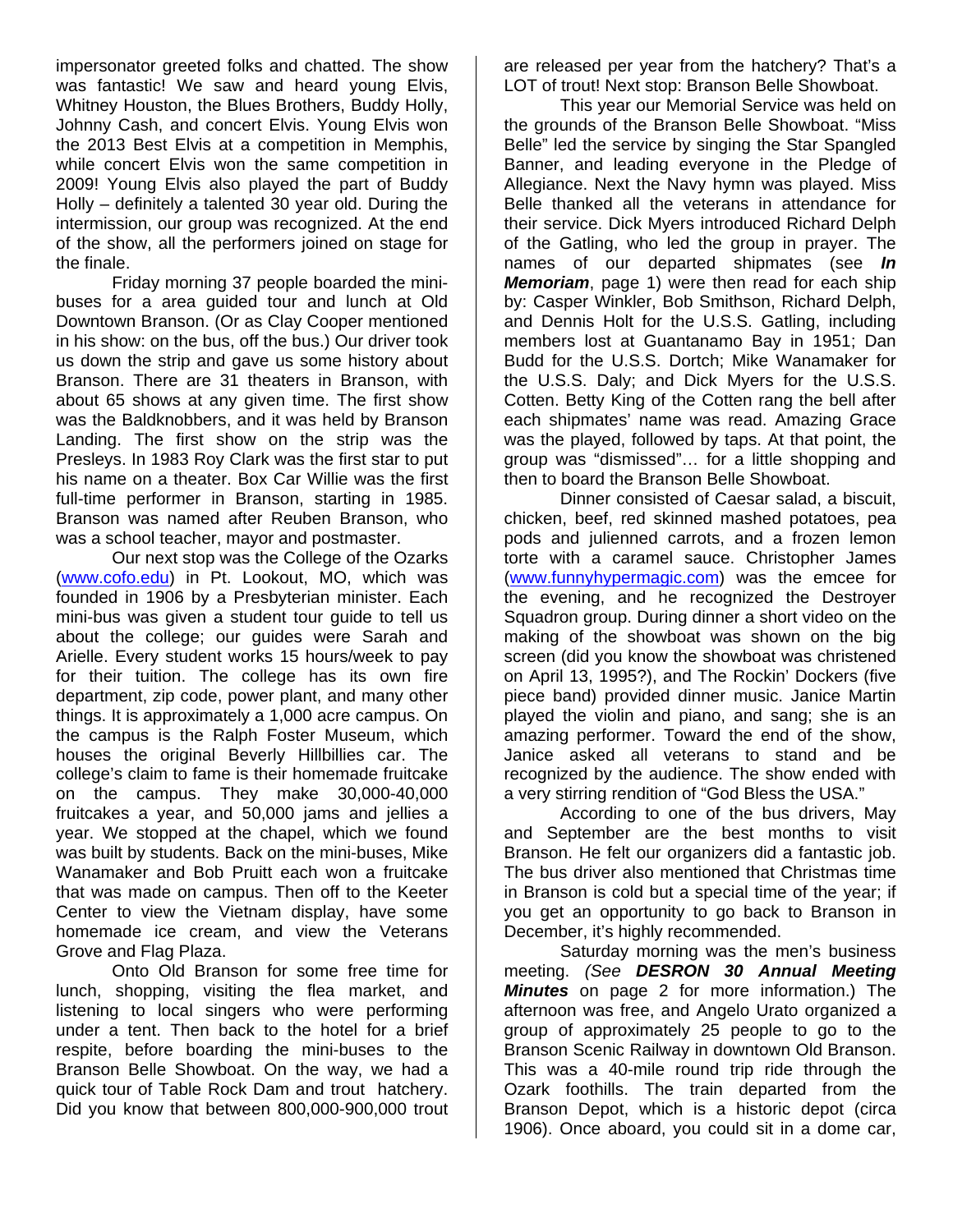dining car, or even coach seating aboard vintage train cars from the 40's and 50's.

Group photos were taken in the Lobby of the hotel, and then our evening banquet was held at the hotel on the ninth floor. Dick Myers led the group in the Pledge of Allegiance, and Richard Delph offered a prayer. At that time, a few announcements were made by Dick (see *Upcoming Reunions* on page 5). Next Dennis Holt read a poem for POWs MIA, and a "table for one" was set at the banquet. Dick then mentioned that the Executive Board wanted to make a \$200 donation to *Tin Can Sailor*, who donated some of the gifts that were on the tables. Those in attendance approved the donation. The 50/50 winners were then announced: \$32 to Bill Kinney, and \$48 to Sheila Thornton. The raffles were run by Jodie of Gatherings Plus, Dick and Dennis. Winners of the raffle items were: Michael Urato, Angelo Urato, Betty King, Dennis Holt, Faith Holt, Ann Budd, Georgene Smithson, John Urato, Bob Pruitt, Mike Wanamaker, Eileen Mrozinski, Peter Panza, Bob Smithson, Nancy Bielot, Casper Winkler, John Yeater, Joel Stanley, George Zuban, John Bielot, Sandy Pruitt, and Ed Thornton. Thanks very much to all those who donated prizes for the raffles. Dinner consisted of tossed salad, warm rolls, chicken, steak, roasted red potatoes, a vegetable medley, and cheesecake.

Jodie of Gatherings Plus introduced our entertainment for the evening, Georgina Holiday, who was named the two time female vocalist of the year in Branson. Currently Georgina has a Facebook page (Georgina Holiday), and she expects her website to be up and running in about six weeks. Georgina sang songs from the 40's and 50's, including songs from Buddy Holiday, Hank Williams, and Patsy Cline. The evening ended with Georgina thanking the veterans for their service and sacrifice, and she led everyone in the singing of "God Bless America."

The final prize of the evening was a CD from Clay Cooper, as well as a CD from Georgina, and they were won by Betty King.

Special recognition goes to Larry Letford, Machinist Mate 2c: this was his first reunion with the Desron 30. (Larry lives in St. Louis.)

So ended this year's reunion, with more memories to carry us through for another year. We look forward to seeing you next year at the Crowne Plaza in Washington, DC. The Crowne Plaza is located at Dulles airport, and the reunion will be held September 17-21, 2014.

## *Reunion Attendees*

*By Dick Myers*  Thanks to all who attended this year's reunion in Branson, MO. We're glad you came, and hope to see you next year in Washington, DC.

U.S.S. Cotten: Bielot, John and Nacy Kenney, Bill and Lois King, Betty Myers, Dick and Betty Panza, Peter Thornton, Edward and Sheila Urato, John, Michael and Angelo Yeater, John and Annie Blair

U.S.S. Daly Henry, Travis and Dorothy Pruitt, Bob and Sandy Stanley, Joel Wanamaker, Mike Zuban, George

U.S.S. Dortch Budd, Dan and Ann Mrozinski, Thomas, Karen, and Eileen

#### U.S.S. Gatling

Aliferakis, Josie Delph, Richard and Phyllis Holt, Dennis and Faith Samson, James and Karen Smithson, Robert and Georgene Winkler, Casper and Marlene

### *Upcoming Reunions*

*By Dick Myers & Nancy Bielot*  Please mark your calendars and join us at our future reunions.

In 2014 we'll be in Washington, DC, at the Crowne Plaza Hotel at Dulles airport. There is a new rail station at the airport that will take you downton.

 In 2015 we are slated to go to Baton Rouge, LA. Dennis Holt is organizing this.

 Looking even further ahead, in 2016 we are looking at Hudson Valley, NY. The Uratos are organizing this.

 It is a great opportunity to renew acquaintances, reminisce, and see a different part of the country.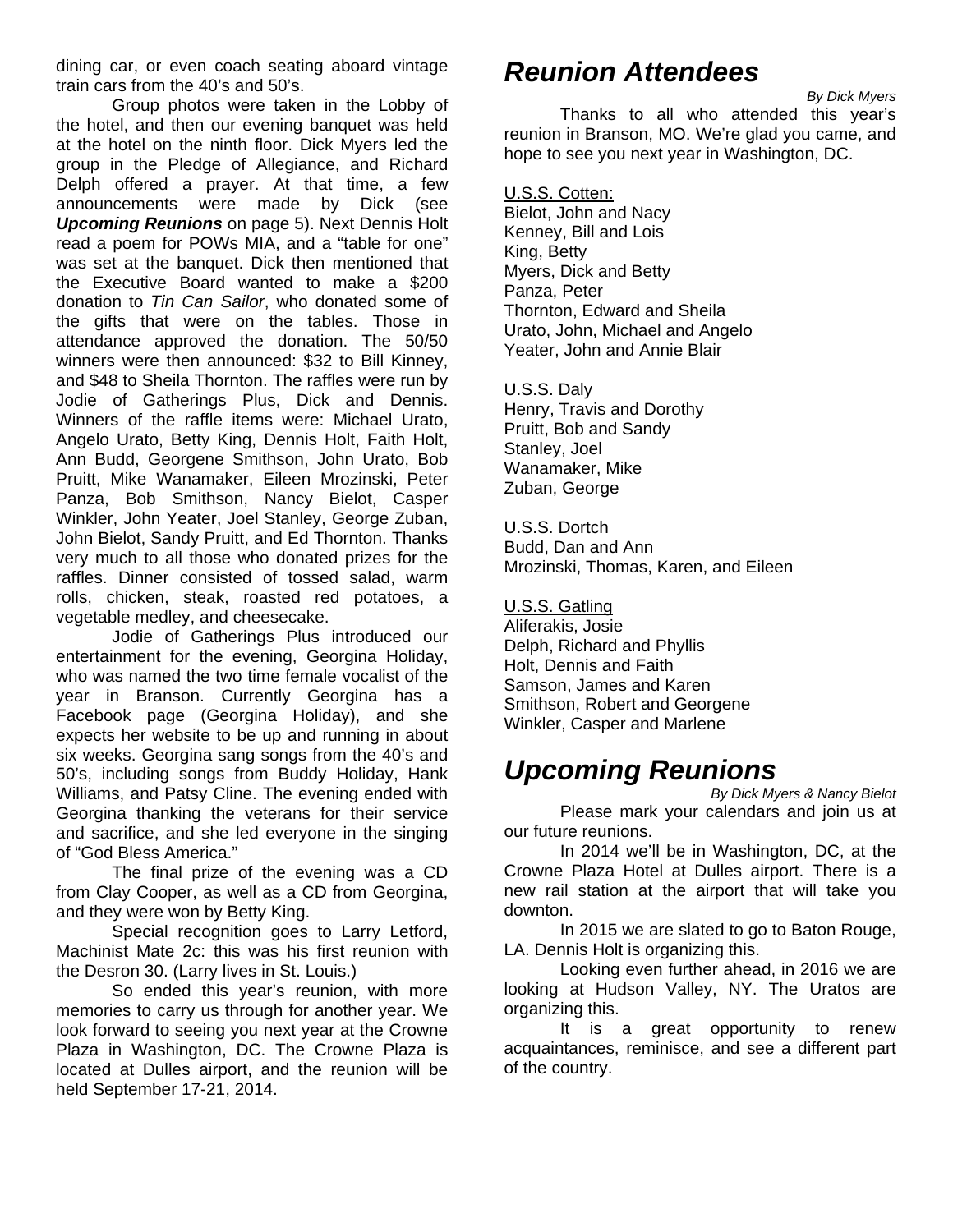



Veterans Grove